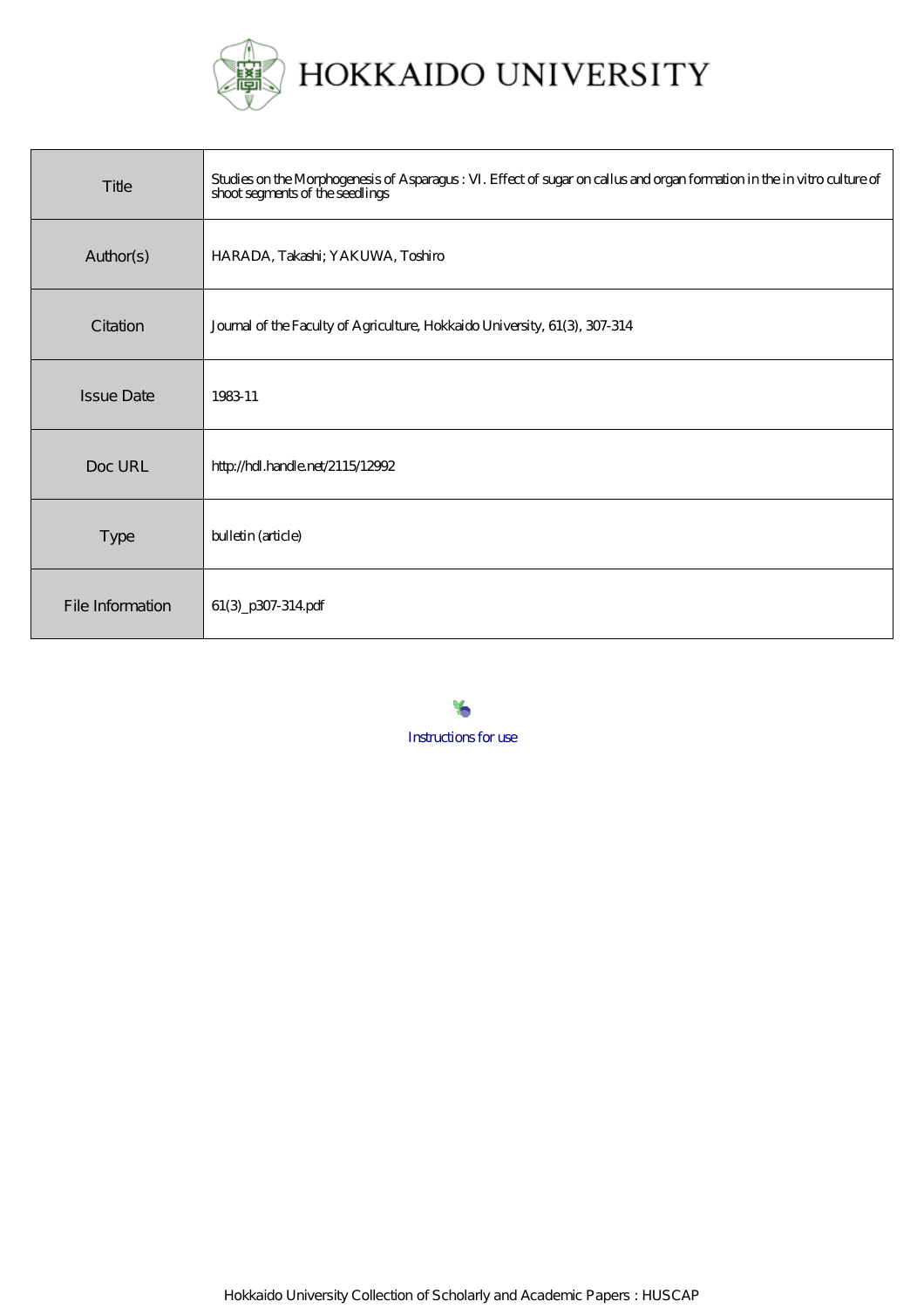# **STUDIES ON THE MORPHOGENESIS OF ASPARAGUS**

**VI. Effect of sugar on callus and organ formation in the** *in vitro* **culture of shoot segments of the seedlings** 

# **Takashi HARADA and Toshiro Y AKUWA**

Department of Horticulture, Faculty of Agriculture, Hokkaido University, Sapporo, 060, Japan Received May 9, 1983

## **In troduction**

To obtain a fundamental knowledge of the morphogenesis of asparagus, various kinds of tissues have been cultured *in vitro* in relation to organ and callus formation. The authors have carried out tissue culture of asparagus and have mainly studied the effect of auxins and cytokinins on the callus and organ formation. $4,6,6,7,12,13,14,15$  In the present paper, some experimental results will be reported on the effect of sugars on the callus and organ formation.

In the majority of cases in the tissue culture of asparagus as in that of various kinds of other plants, 1 to  $4\%$  of sugars were added to the culture media.1,2,s,8,16) In this experiment, the effect of sucrose, glucose and fructose added to culture media on the callus and organ formation were investigated through the *in vitro* culture of segments excised from the asparagus seedlings.

## **Materials and Methods**

The seeds of asparagus *(Asparagus officinalis* L., cv. Mary Washington 500) were germinated on agar media under aseptic conditions. When the first shoot of seedlings became 5 cm in length, segments 1 cm long were excised from the internode just below the first node, and were cultured on solid media. Number of segments cultured were 3 per 100-ml flask, and 30 per batch.

The media used contained MURASHIGE and SKOOG'S inorganic and organic substances, 1 *mgll* of NAA combined with 0.1 *mgll* of BA, 7 *gil* of agar and one of the sugars (sucrose, glucose and fructose) in which the concentrations were 0, 1, 2, 4, 8 and  $16\%$ . pH of the media were adjusted

<sup>[</sup>J. Fac. Agr. Hokkaido Univ., Vol. 61, Pt. 3, 1983]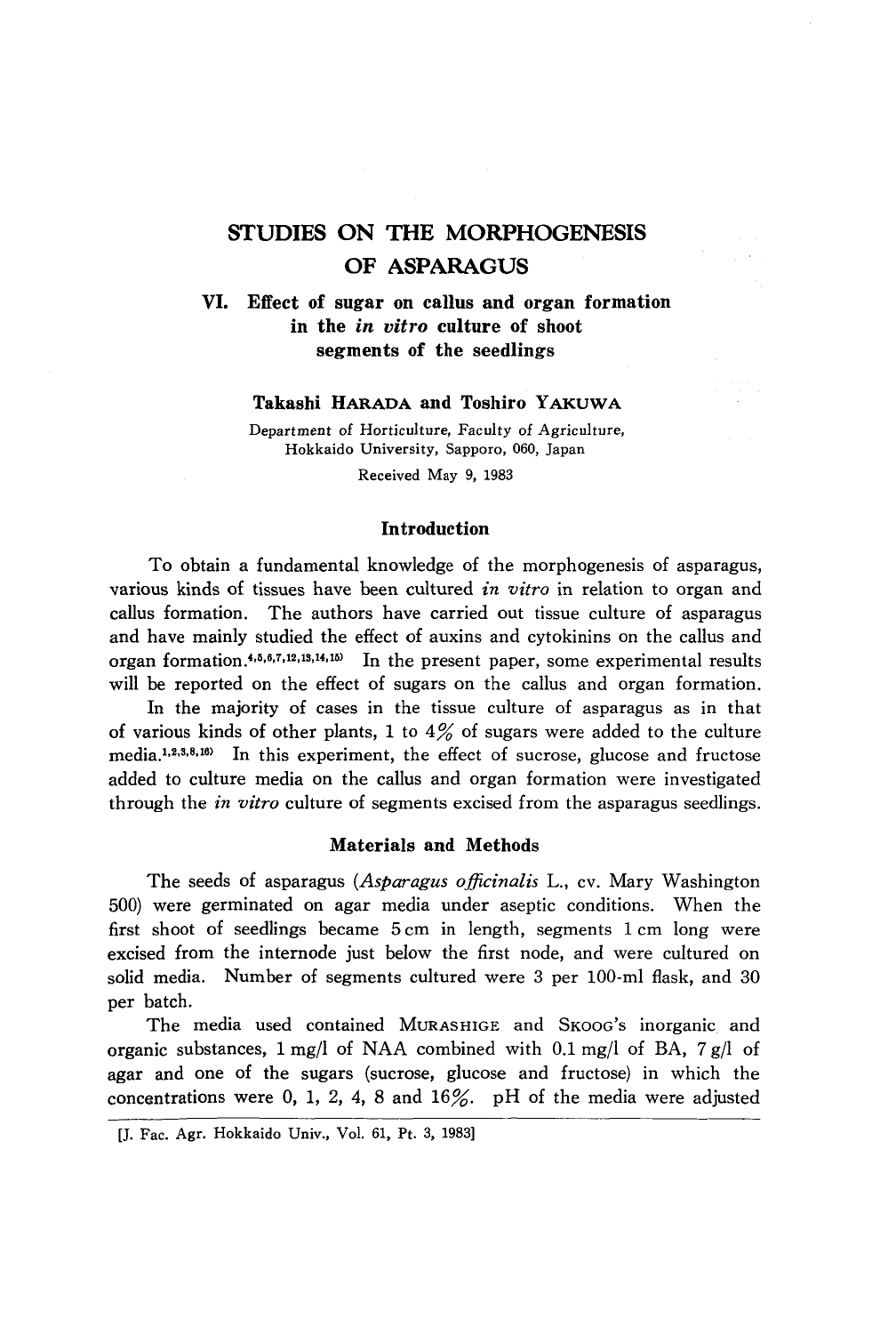to 5.5. After heating and pipeting 25 ml into 100-ml Erlenmeyer flasks, all media were autoclaved at 120°C for 15 min. The cultures were maintained at 25°C under 16-hour daily illumination (circa 4,000 Ix with white fluorecent lamps).

## **Results and Discussion**

In this experiment, the callus formation from the segments, and the redifferentiation of shoots and roots from the callus were observed. The callus was induced after  $1$  week of culture. Fig.  $1$  shows the percentage of callus-forming segments after 16 weeks of culture. It was 90 to  $100\%$ at 1 to  $4\%$  of the sugars. However, at  $8\%$  of the sugars, in the case of sucrose, the values were high, while they were low with glucose and fructose. Callus formation was hardly observed at  $16\%$  of the sugars.

The callus grew swiftly to become large at 2 or  $4\%$  of the sugars. The growth of the callus was not so good at 1, 8, and  $16\%$  of each sugars (Fig. 2). A slight difference was seen among callus formation for different sugars. It may be that, as far as sucrose, glucose and fructose are concerned, the concentrations of the sugars was more significant rather than the kind of sugars in relation to callus formation.

Shoots began to redifferentiate from the callus after 8 weeks of culture. In this experiment, all shoots redifferentiated from the callus. The percentage of shoot-redifferentiating callus clumps was highest at 2% of each



Fig. 1. Effect of sugars on callus induction in the in vitro culture of second internode segments excised from the shoots of asparagus seedlings (after 16 weeks of culture),  $\mathcal{L}_{\mathrm{L}}$  is a simple  $\sim 1.2$  . In results on present with  $\sim 10$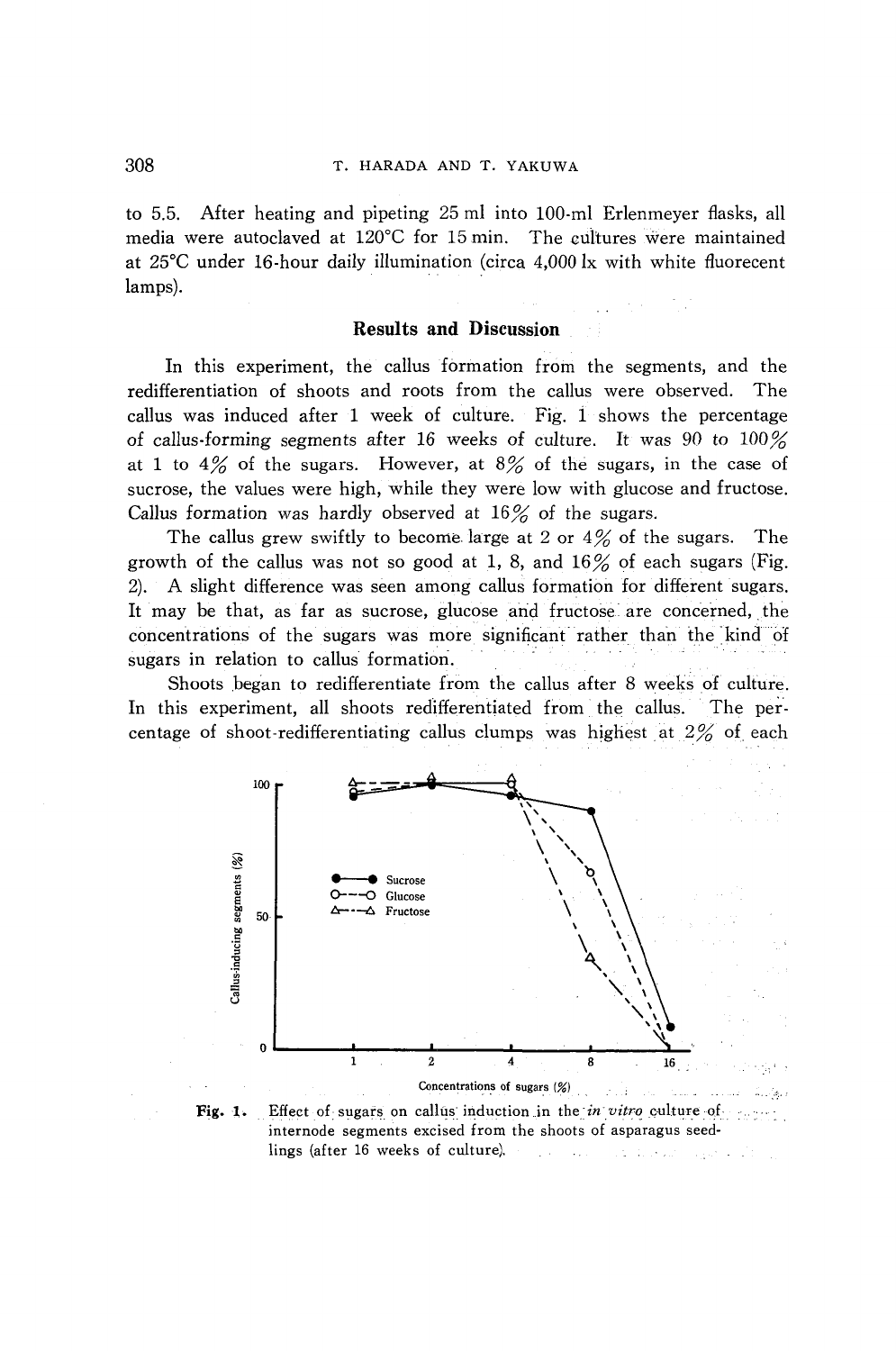sugar, and showed slight differences among these sugars (Fig. 3). The number of shoots showed a similar tendency with each sugar, while, as to  $2\%$  of these sugars, it was highest in glucose, and lowest in sucrose (Fig. 4).





Indices; 1: size as large as the volume of a sphere 3 mm in diameter, 2: 5 mm, 3: 7 mm, 4: 9 mm, respectively.



Fig. 3. Effect of sugars on shoot formation in the *in vitro* culture of internode segments excised from the shoots of asparagus seedlings (after 16 weeks of culture).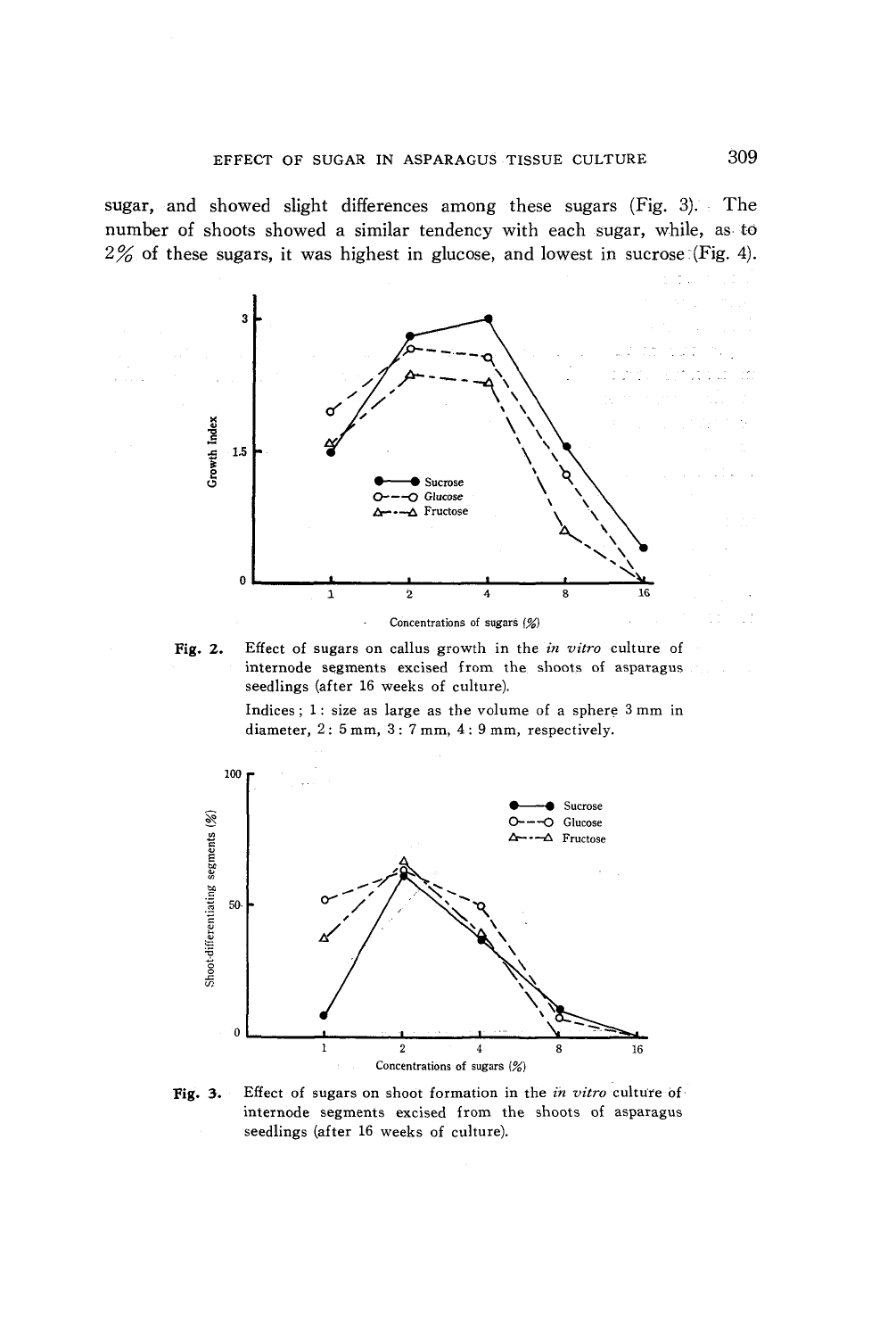But, generally the kinds of the sugars did not play a very importaat role with the shoot formation compared with the concentrations.

Roots began to redifferentiate from the callus after 6 weeks of culture. The percentage of root-redifferentiating callus clumps was highest at  $4\%$  of each sugar, and showed but slight differences among the sugars (Fig. 5). The average number of roots per callus clumps was largest at  $4\%$  of each sugar, and at the same concentrations, it was largest in sucrose and lowest in fructose respectively (Fig. 6). All roots redifferentiated from the callus in this experiment. Thus, in the case of tissue culture of the shoot segments of asparagus seedlings as in this experiment, the concentrations of sugars appropriate for the root formation were somewhat higher than those for shoot formation.

It was previously reported that various kinds of roots redifferentiated in tissue culture of asparagus.<sup>12)</sup> When the concentrations of sugars added to the media were low, the roots redifferentiating from the callus were thin, short, and semitransparent, while at high concentrations of sugars, it developed into thick, long and rigid roots. These roots were vigorous, akin to storage roots and suitable for the formation of intact plants.

This may be related with the fact that the roots of asparagus contain very high concentrations of sugar, and also might be related to the following



Fig. 4. Effect of sugars on the number of shoot differentiated from callus in the *in vitro* culture of internode. segments excised from the shoots of asparagus seedlings (after 16 weeks of culture).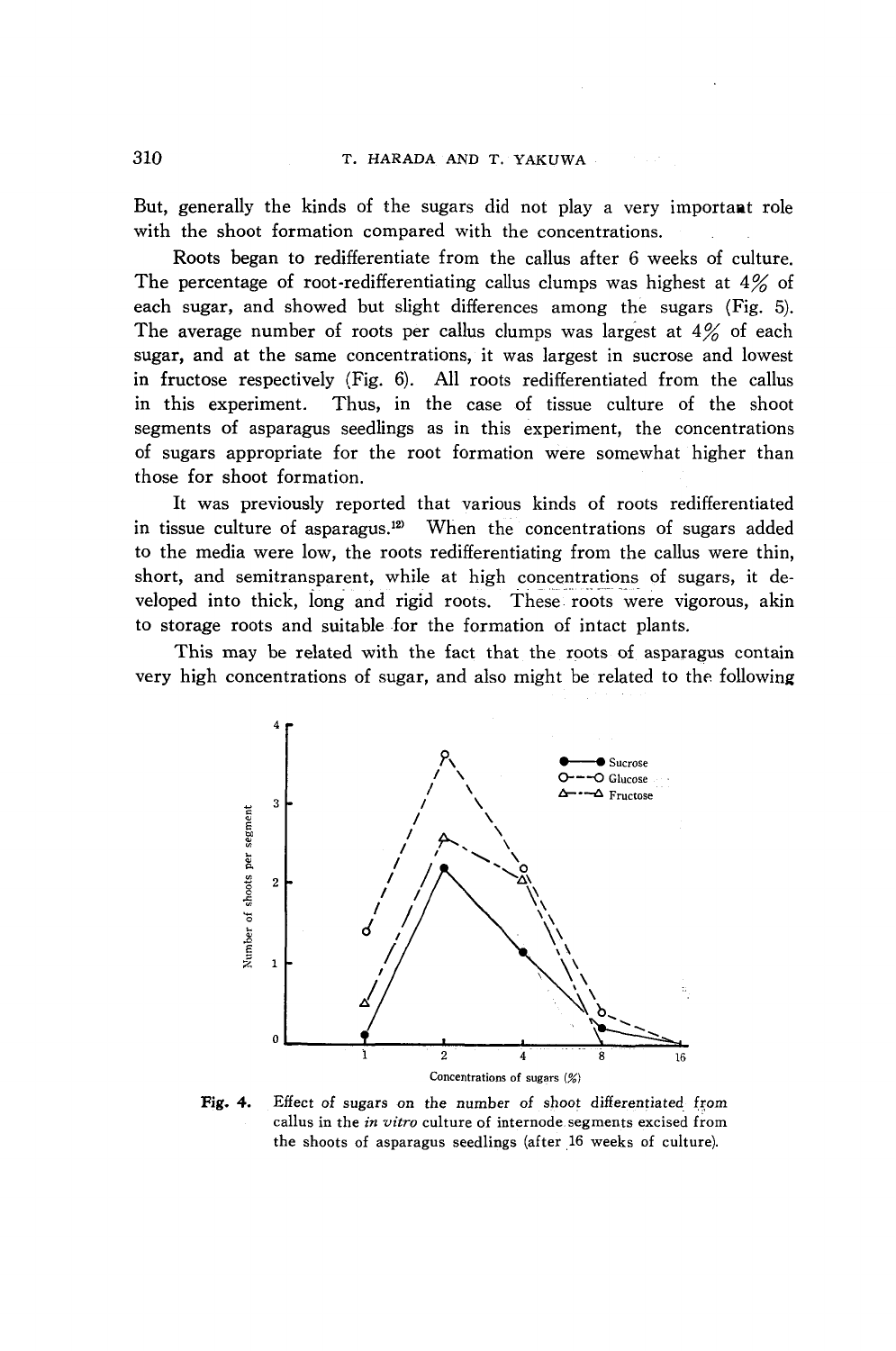

Fig. 5. Effect of sugars on root formation in the *in vitro* culture of internode segments excised from the shoots of asparagus seedlings (after 16 weeks of culture).



Fig. 6. Effect of sugars on number of roots in the *in vitro* culture of internode segments excised from the shoot of asparagus seedlings (after 16 weeks of culture).

facts: The amount of sugars contained in the storage roots of asparagus varied with the growing season throughout the year. Namely, in a field in a area with clear changes of seasons as in Japan, the amount of the sugar was large from late autumn to early spring, and contribute to the sprouting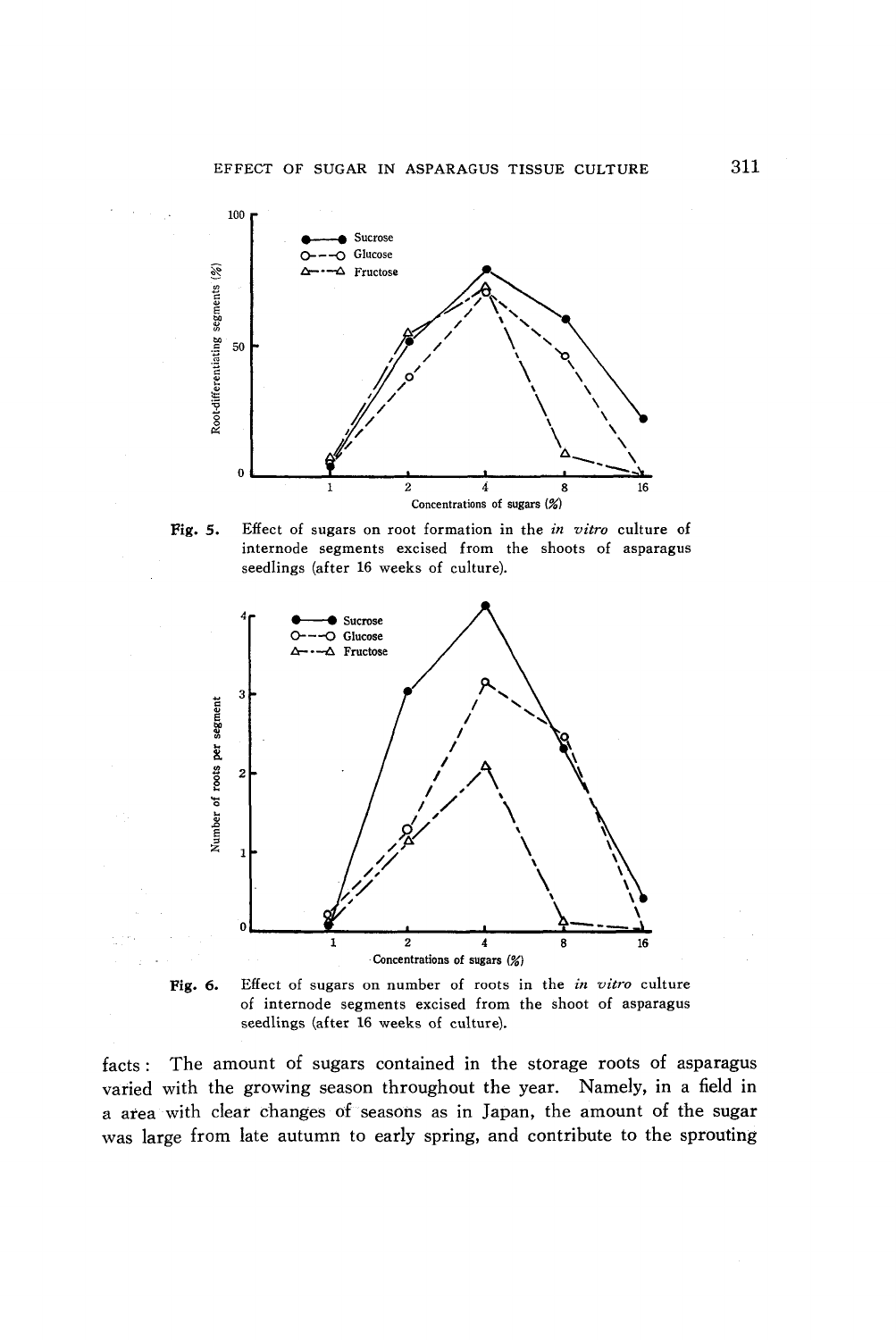of spears in spring. Also, it continues to decrease through harvesting season which is usually from spring to mid summer, and to increase with the translocation of products synthesized in aerial parts from summer to autumn.<sup>11</sup> In addition, the storage roots of asparagus contain various kinds of saccharides. 9,10)

Regarding the above-mentioned facts in the plant level in a field, it is interesting that long, thick and rigid roots akin to a storage root were redifferentiated from the calluses with the addition of high concentrations of sugars in this experiment, and it may be that various saccharides play a certain kind of role in redifferentiation of the organs such as shoots and roots.

Consequently, from the results of this experiment, it was concluded that each of sucrose, glucose and fructose were utilized as a carbon source by the segments excised from the internode of the shoot of asparagus seedlings, and showed the effectiveness on the callus and organ formation.

In recent years, it is said that some saccharides play a very important role in the cell membrane in relation to the differentiation and recognition in morphogenesis. It is desiarable that the further studies on the physiological functions of saccharides wil1 be carried out in connection with the dedifferentiation and redifferentiation in the tissue and cell culture of asparagus.

# **Summary**

To clarify the morphogenesis of asparagus, segments excised from an internode of the first shoot of the· seedlings *(Asparagus officinalis* L. cv. Mary Washington 500) were aseptically cultured, and particularly in this experiment, the effect of sugars were examined in relation to callus and organ formation.

The media used contained MURASHIGE and SKOOG'S inorganic and organic substances, 1 mg/l of NAA combined with 0.1 *mgll* of BA, 7 *gil* of agar and one of three kinds of the sugars (sucrose, glucose and fructose) of which concentrations were 0, 1, 2, 4, 8 and 16%. The cultures were maintained at 25°C under 16"hour daily illumination. The results obtained were summarized as follows.

The percentage of callus-forming segments was 90 to 100% at 1 to  $4\%$ of the sugars. It decreased with the increase of the concentrations of over  $8\%$ , and callus formation was hardly observed at  $16\%$  of the sugars. The growth of the callus was good at 2 or  $4\%$  of the sugars and not so good at 1, 8, and  $16\%$  of these sugars. A slight difference was seen in the callus formation among the sugars. in No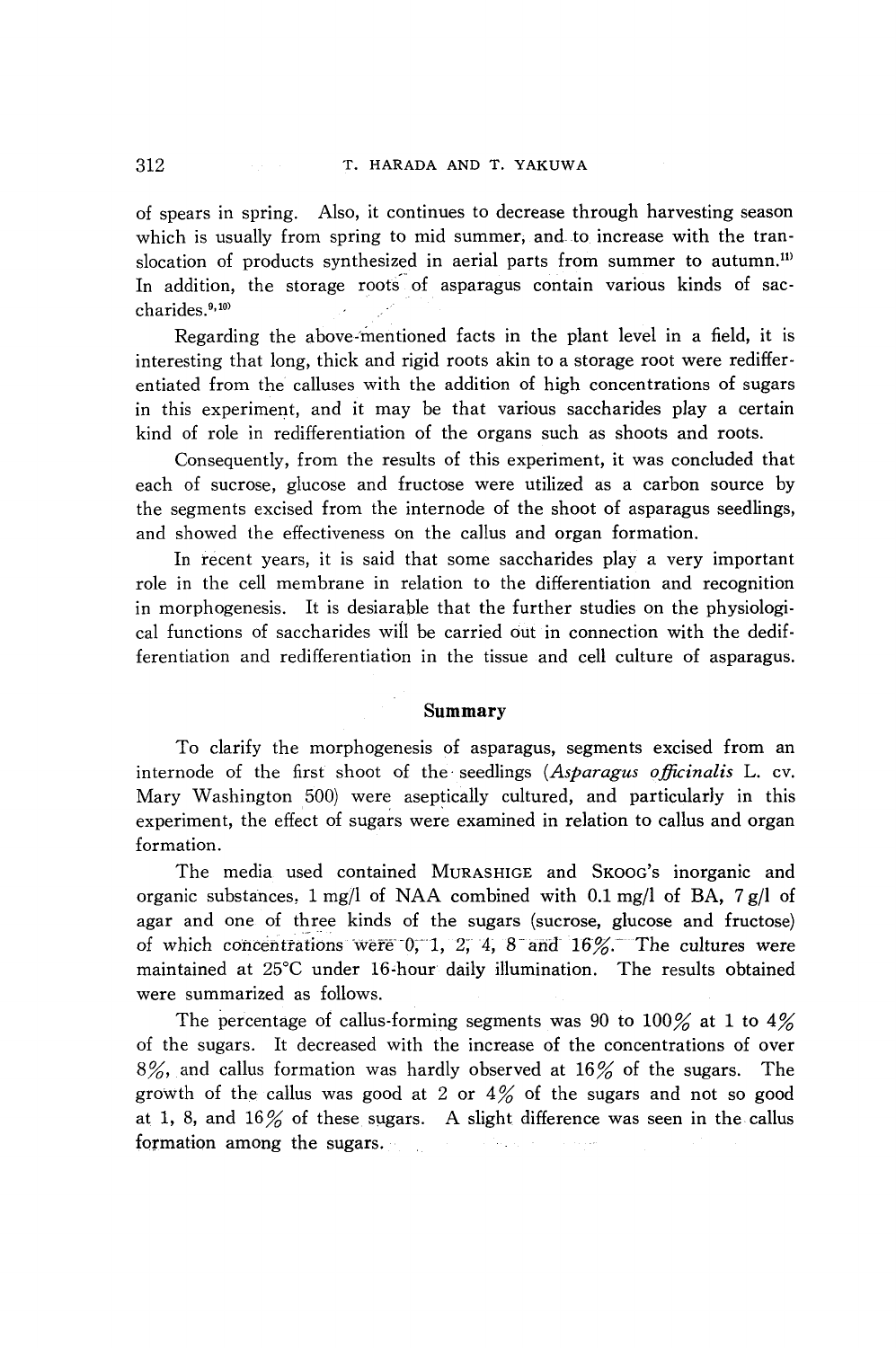Percentage of shoot-redifferentiating callus clumps and number of the shoots was largest at  $2\%$  of each sugar. In the shoot redifferentiation, the concentrations of the sugars are more important than the kind of sugars .

. The percentage of root-redifferentiating callus clumps and the number of the roots were largest at  $4\%$  of the sugars, and the concentrations of sugars suitable for rootformation were higher than those for shoot formation. The roots redifferentiated from the callus were thin, short, and semitransparent at low concentrations of the sugars, while it was thick, long, rigid and akin to a storage root at high concentrations of the sugars.

## **Literature Cited**

- 1. ANDRESSEN, D. C. and ELLISON, J. H.: Root initiation of stem tip cuttings from mature asparagus plants, *Proc. Amer. Soc. hart Sci.,* 90: 158-162. 1967
- 2. FONNESBECH, M., FONNESBECH, A. and BREDMOSE, N.: Development of asparagus plumosus shoot tips grown *in vitro, Physiol. Plant.,* 40: 73-76. 1974
- 3. GREINER, H. D.: Vermehrung von spargel *(Asparagus officinaiis* L.) durch die kultur von sproBspitzen, *Gartenbauwissenshajt,* 39: 549-554. 1974
- 4. HARADA, T. and YAKUW A, T.: Studies on the morphogenesis of asparagus, III. A long-term observations on callus and organ formation in tissue culture, *Memoirs Fac. Agric. Hokkaido Univ.,* 8: 175-181. 1972
- 5. INAGAKI, N., HARADA, T. and YAKUWA, T.: Studies on the anther culture of horticultural crops, III. Callus formation from the anthers of asparagus (2), *Memoirs Fac. Agric. Hokkaido Univ.,* 11: 386-392. 1979
- 6. INAGAKI, N., HARADA, T. and Y AKUW A, T.: Studies on the anther culture of horticultural crops, II. Callus formation from the anthers of asparagus, J. Jap. *Soc. Hort. Sci.,* 49: 71-78. 1980
- 7. INAGAKI, N., HARADA, T. and YAKUW A, T.: Studies on the anther culture of horticultural crops, IV. Effect of growth regulators on organ formation from anther-derived callus of *Asparagus officinalis* L., *J. Fac. Agric. Hokkaido Univ.,*  60: 236-249. 1981
- 8. MURASHIGE, T., SHABDE, M. N., HASEGAWA, P. M., TAKATORI, F. H. and JONES, J. B.: Propagation of asparagus through apex culture, I. Nutrient medium for formation of plantlets, J. *Amer. Soc. Hort. Sci.,* 97: 158-161. 1972
- 9. SHIOMI, N., YAMADA, J. and IZAWA, M.: Isolation and identification of fructooligosaccharides in roots of asparagus *(Asparagus officinaiis* L.), *Agr. Bioi. Chem.,*  40: 567-575. 1976
- 10. SHIOMI, N., YAMADA, J. and IZAWA, M.: A novel penta-saccharide in the roots of asparagus *(Asparagus officinalis* L.), *Agric. Bioi. Chern.,* 43: 1375-1377. 1976
- 11. TAGA, T., IWABUCHI, H., YAMABUKI, K. and SATO, S.: Analysis of cultivation environments on the growth of asparagus, 1. Effects of harvesting term on the yield and the carbohydrate in the stock root, *Bull. Hokkaido Prefect. Agric. Exp. Stn.,* 43: 63-71. 1980